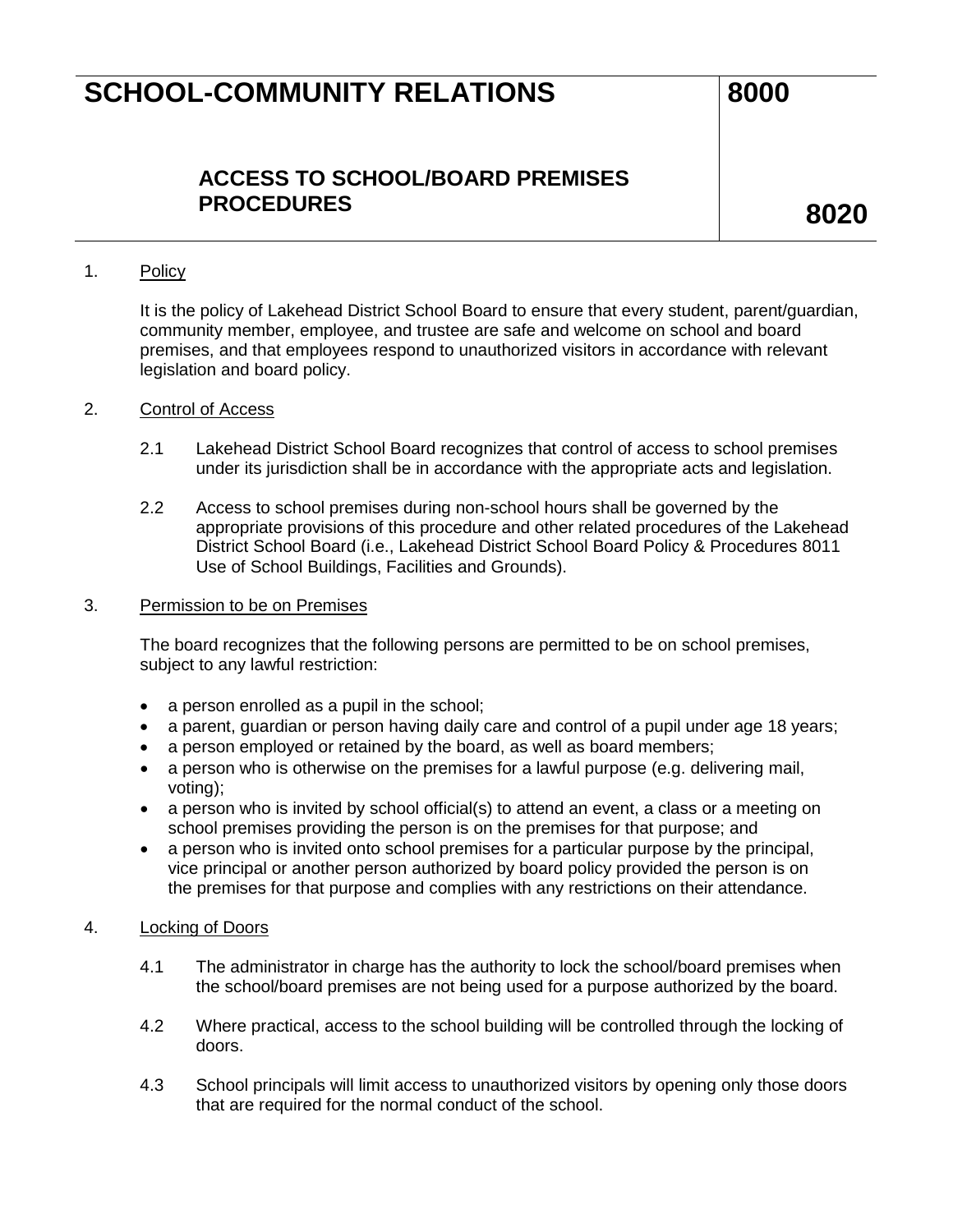### **ACCESS TO SCHOOL/BOARD PREMISES PROCEDURES 8020**

4.4 When doors are locked, consideration must be given to emergency access by police, fire, and emergency officials. Signs must be posted on locked doors indicating where to gain access to the school building.

#### 5. Signage

- 5.1 The principal of each school shall ensure that all entrances to the building are clearly posted with signs advising that visitors report to the school office.
- 5.2 Yellow markers will be posted at all normal access points to school premises. Yellow markers mean that entry is limited and persons wishing to use the premises must find out what activities are permitted. Where yellow markers are posted, police officers may arrest any person whom they believe on reasonable and probable grounds is trespassing.
- 5.3 Visitors entering Lakehead District School Board buildings and grounds are entitled to clearly stated directives beyond the authorized yellow markers which indicate limited access. To achieve this, the following signage will be implemented.
- 5.4 Buildings

At all school sites, all normal access points, in addition to yellow markers, will be signed to welcome visitors and request that they report to the main office.

5.5 Parking Lots

Parking lots and bus loading areas will be signed, marked and lined where possible, to identify user eligibility, e.g. students, staff, visitors, buses only. Consistent signage and practices will be used for all sites.

#### 6. Office Sign In

- 6.1 All persons must report to the school office, state the purpose of their visit, and follow the school's procedure for visitors. A person is not permitted to remain on school premises if the person fails to sign in as required or is denied permission to visit by an authorized person.
- 6.2 A visitors' book for sign-in purposes shall be maintained in each school office.

#### 7. Access to Specific Areas

Persons authorized to be on school premises are not entitled to have access to all areas of the school premises and may only access areas of the school as permitted by the principal or designate.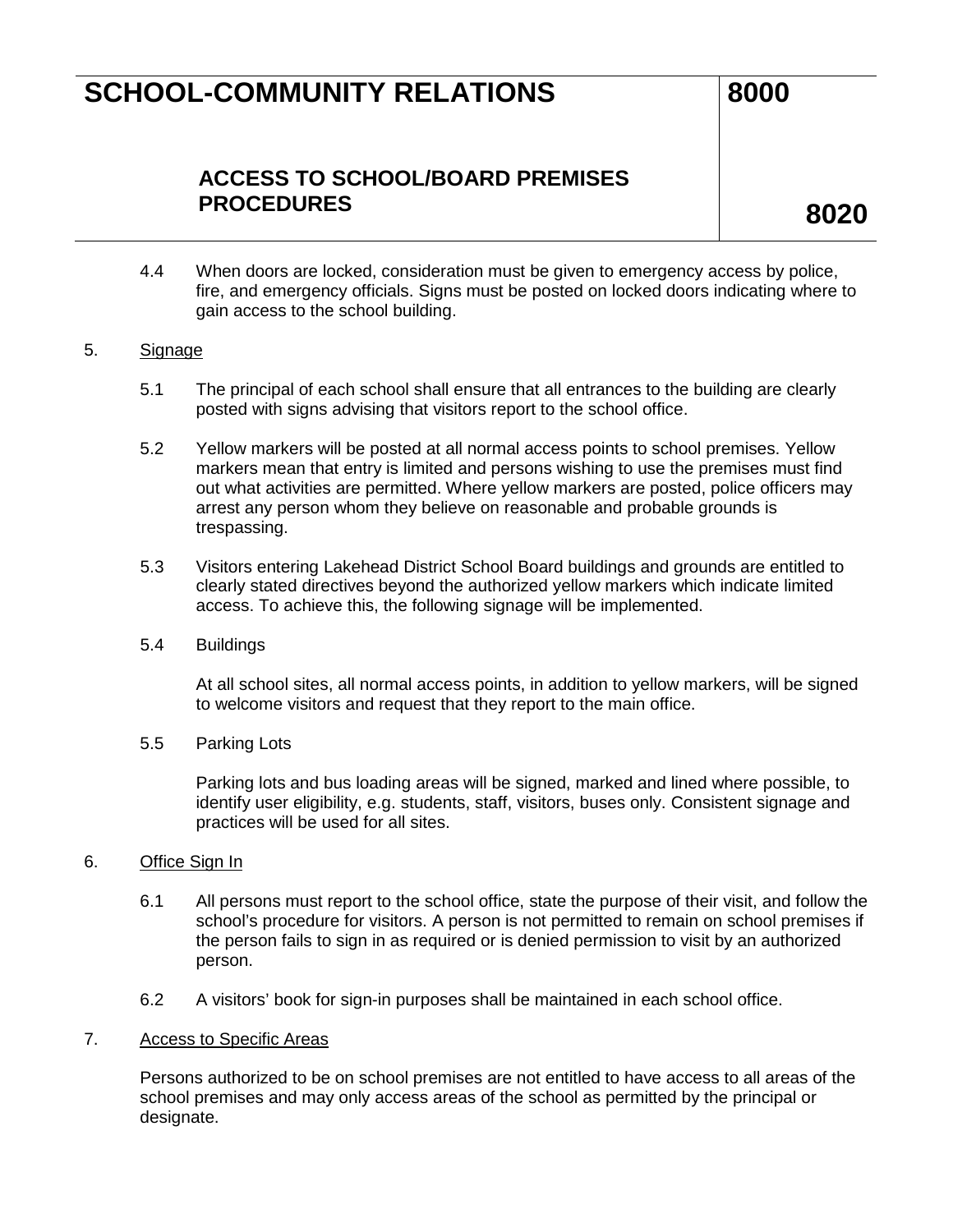### **ACCESS TO SCHOOL/BOARD PREMISES PROCEDURES 8020**

#### 8. Not permitted to remain on school premises

A person, identified in section 3, Permission to be on Premises, is not permitted to remain on school premises if, in the judgment of the principal/designate or another person authorized by the board, their presence is determined to be detrimental to the safety or well-being of persons on the premises.

#### 9. Administrator Responsibilities

School administration (principals, vice principals and/or designates) will:

- implement and maintain a visitor procedure during school hours; and
- respond promptly and consistently to staff reports of visitors on the premises. Responses will depend on reported circumstances.
- 10. Trespass to Property
	- 10.1 The principal/vice-principal or designate shall exercise the rights of the board as an occupier under the provisions of the Trespass to Property Act, and the appropriate acts and legislation with respect to an individual determined to be in non-compliance with provisions of this policy.
	- 10.2 Failure of an individual or individuals to comply with this policy, subsequent to receiving a verbal or written warning from the principal/designate, may result in charges under the Trespass to Property Act, the Education Act or the Access to School Premises Regulation 474/00.
	- 10.3 A person is not permitted to be on school premises if there is an existing court order (e.g. custody order) or Trespass Order in which they are named.
	- 10.4 Under the authority of the Education Act, S.305(4), the principal "may direct a person to leave the school premises" if they believe "that the person is prohibited by regulation….from being there".
	- 10.5 The principal or designate shall direct any person deemed to be in contravention of the Trespass to Property Act, the Education Act or Ontario Regulation 474/00 Access to School Premises to leave the school premises. In dealing with incidents of trespassing, employees of Lakehead District School Board should make every attempt to maximize cooperation and minimize confrontation.
	- 10.6 If the trespasser refuses to leave, the police shall be called to enforce the law.
	- 10.7 The principal, on behalf of the Lakehead District School Board, may issue a Trespass Letter to any person who, in the principal's judgement, is detrimental to the physical or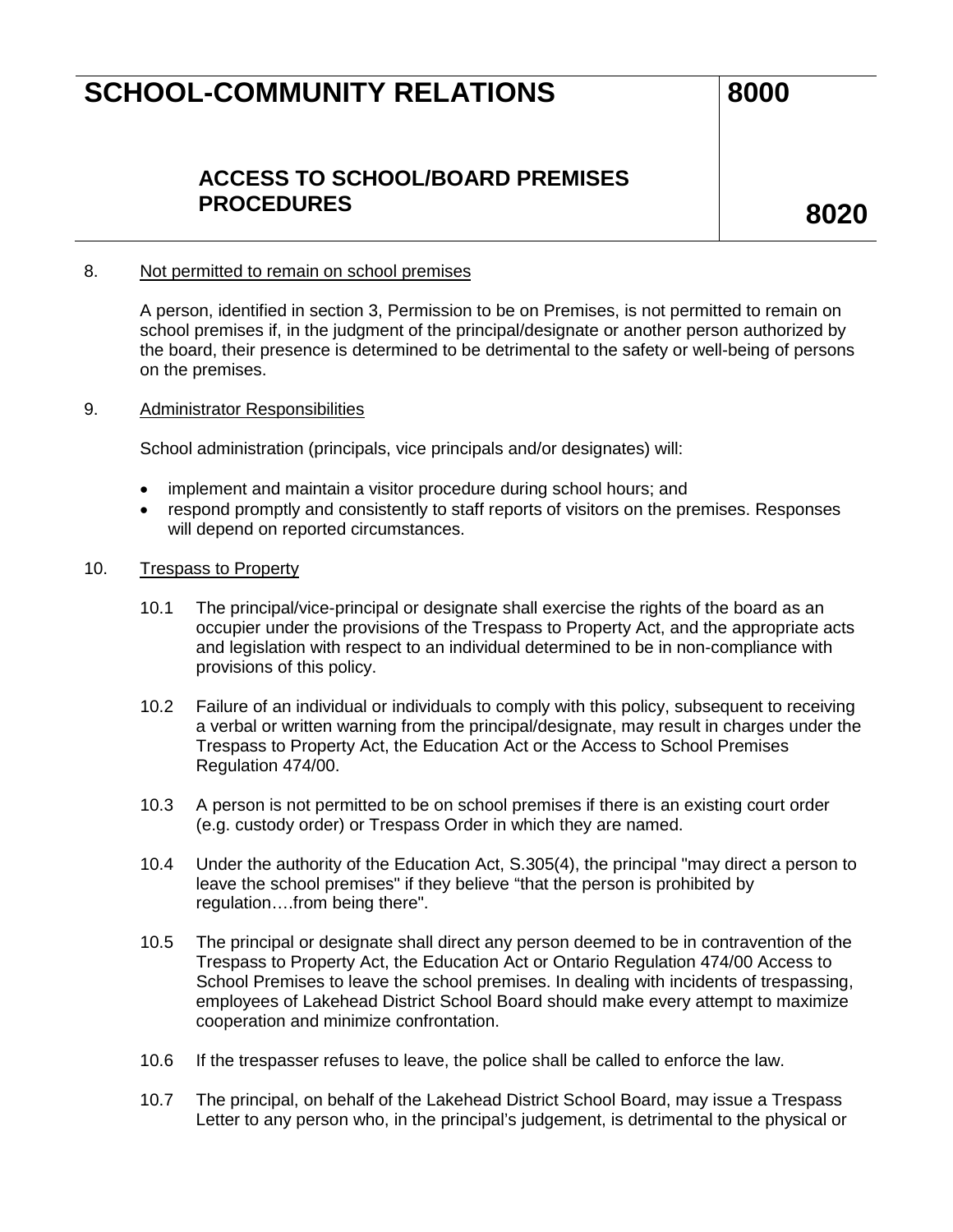### **ACCESS TO SCHOOL/BOARD PREMISES PROCEDURES 8020**

mental well-being of the students or staff members, or has failed to report his or her presence according to section 6, Office Sign In, of this procedure. Copies of this letter shall be forwarded to the police and to the Superintendent of Education who supervises the school.

- 10.8 A student who has been suspended or expelled shall be denied access to school premises, unless the administrator provides an exemption.
- 10.9 If students under suspension or expulsion are found on school property or on the school bus, or attempt to take part in school-related activities, they may be charged under the Trespass to Property Act or under the Education Act or be subject to further disciplinary measures, as outlined in their Letter of Suspension/Expulsion.
- 10.10 Failure of an individual or individuals to comply with this policy, subsequent to receiving a verbal or written warning by a school official, may result in charges under the Trespass to Property Act or the Access to School Premises Regulation 474/00.
- 10.11 Unauthorized visitors may be charged immediately, without notice, but may, in lieu of charge, be warned using the Trespass Notice Letter (Appendix B). Copies of this letter shall be sent to the appropriate police department, appropriate Superintendent of Education, and maintained on file for a three-year period. If the status of an individual changes (e.g. student allowed to register in school) a letter must be sent to all parties rescinding the trespass notice.
- 10.12 Employees shall inform the principal, vice-principal or designate/supervisor of the presence of an unauthorized visitor as soon as possible, and, if necessary, seek assistance from the police as outlined in the Police/School Protocol.
- 10.13 It is the responsibility of all school staff to:
	- report immediately to administration situations where visitors refuse to comply as requested; and
	- assist with the filing of an incident report.
- 10.14 Arrival of Police on the Scene
	- 10.14.1 Upon the arrival of police on the scene, administrators must acknowledge that police are in charge of the area affected by the reported offence and must cooperate to the fullest extent possible.
	- 10.14.2 Charges against previously served trespassers and trespassers who are on the premises and who refuse to leave may be laid by the police or any individual who feels they can obtain witnesses to substantiate the charge.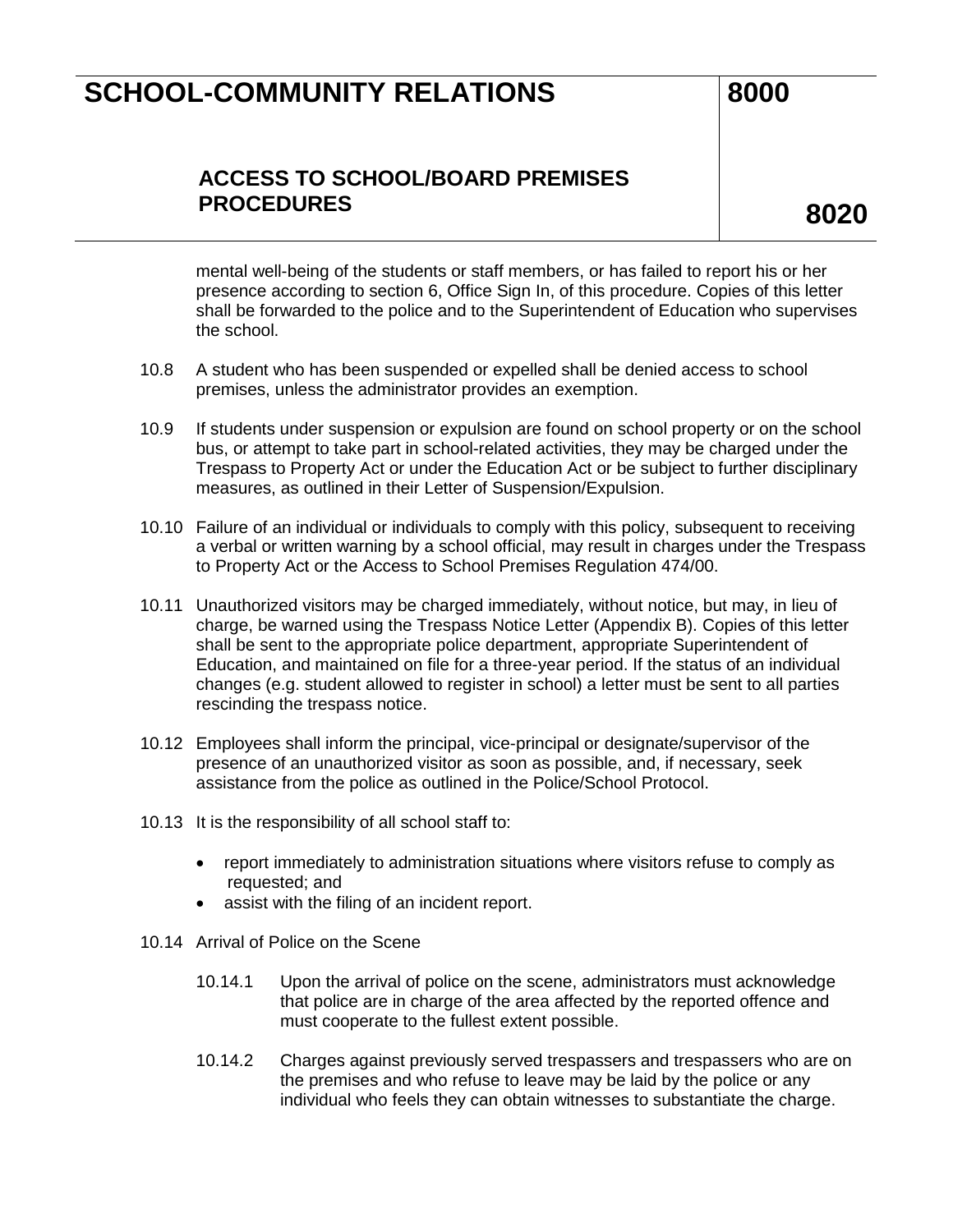### **ACCESS TO SCHOOL/BOARD PREMISES PROCEDURES 8020**

- 10.14.3 All employees involved in the incident, or witness to the incident, should file an incident report. If the incident results in a court hearing, the information recorded in the incident report is essential. If the incident is considered by the principal to be of a serious nature or if the incident results in a court hearing, a photocopy of the incident report(s) should be sent to the appropriate superintendent.
- 10.15 Communications with Police

Lakehead District School Board will continue to work collaboratively with Thunder Bay Police and the Ontario Provincial Police to monitor and review the implementation of the trespass policy and other related concerns as required.

In all incident reporting to police, the extent and clarity of information provided will impact on the ability of police to respond appropriately.

10.16 911 Reportings

All 911 reportings must include:

- a description of what is happening;
- the number of persons involved;
- the refusal of persons to identify themselves and/or leave the site; and
- the potential for confrontation and violence.
- 10.17 Trespass Reports (Appendix A)

Trespass Reports should include as much of the following information as possible:

- a description of the incident;
- a description of the offender(s) including:
	- physical appearance;
	- name, address, telephone, where possible; and
	- witnesses' names and addresses.
- 10.18 Trespass Notice (Appendix B)
	- 10.18.1 A supervisory officer, the school principal or vice-principal, or their designate may wish to issue a notice to an individual, warning that their future presence on Lakehead District School Board premises will be considered trespassing.
	- 10.18.2 This notice may be issued to an individual who has repeatedly returned to school after a verbal warning or to an individual who has attempted to disrupt the learning environment.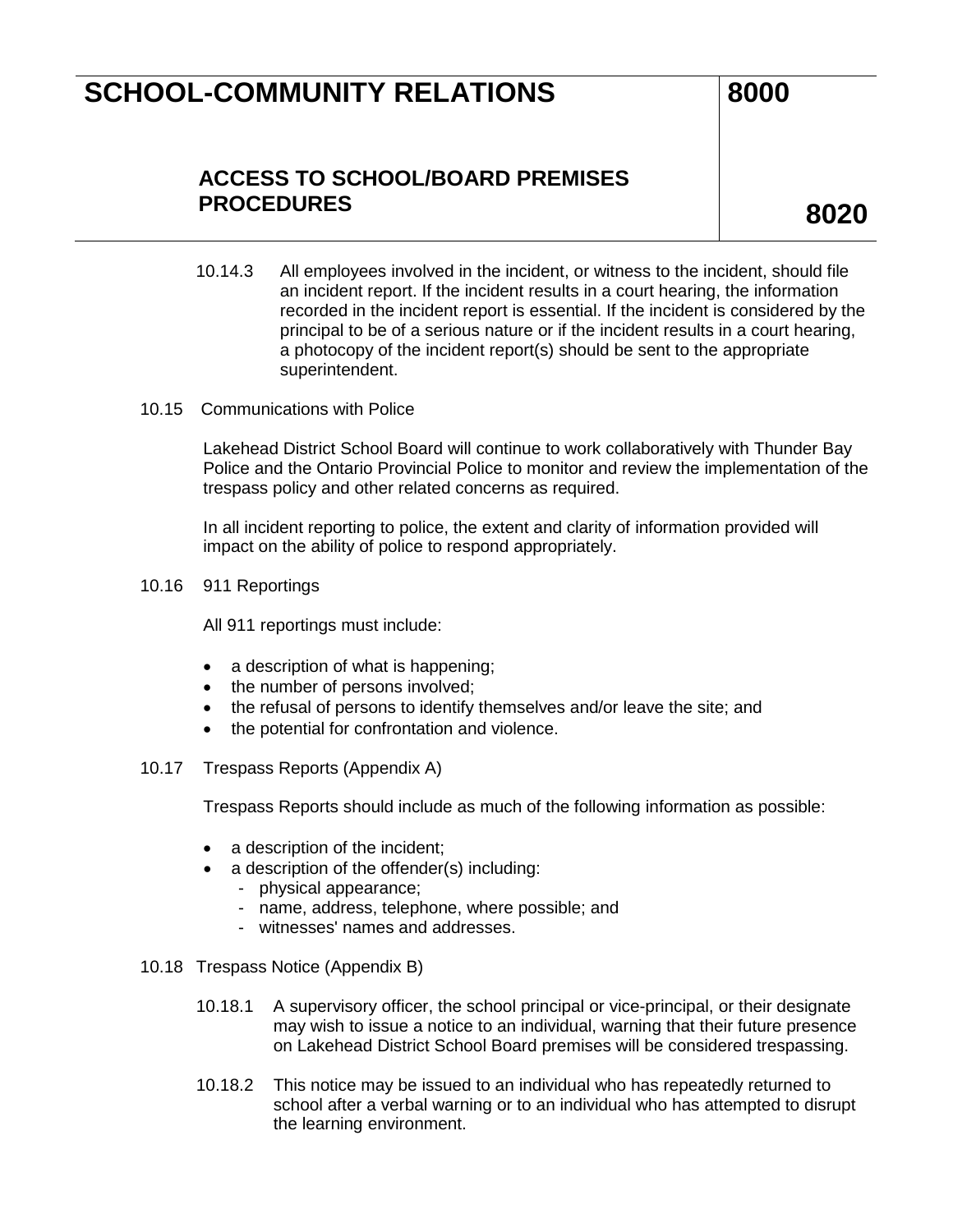### **ACCESS TO SCHOOL/BOARD PREMISES PROCEDURES 8020**

- 10.18.3 This trespass notice may be given at the initial incident, or when an individual has returned to the premises after having received a verbal notice, or as part of the procedures for suspensions or retirement from school of a student who has a history of disrupting the learning environment.
- 10.18.4 Four copies of the trespass notice should be made and distributed as follows: the original to the individual warned, one copy to the area superintendent, one copy to the Chief of the City of Thunder Bay Police Force (City Schools) or Ontario Provincial Police (Rural Schools), and one copy retained for the school files.
- 10.18.5 The notice is to be completed by the occupier and signed by the recipient or completed by the occupier and sent by registered mail to the recipient.
- 10.19 The principal shall ensure that the rules regarding school access are communicated to the school community annually.
- 11. Definitions and Explanations

Definitions and explanations are attached as Appendix C.

12. References

References are attached as Appendix D.